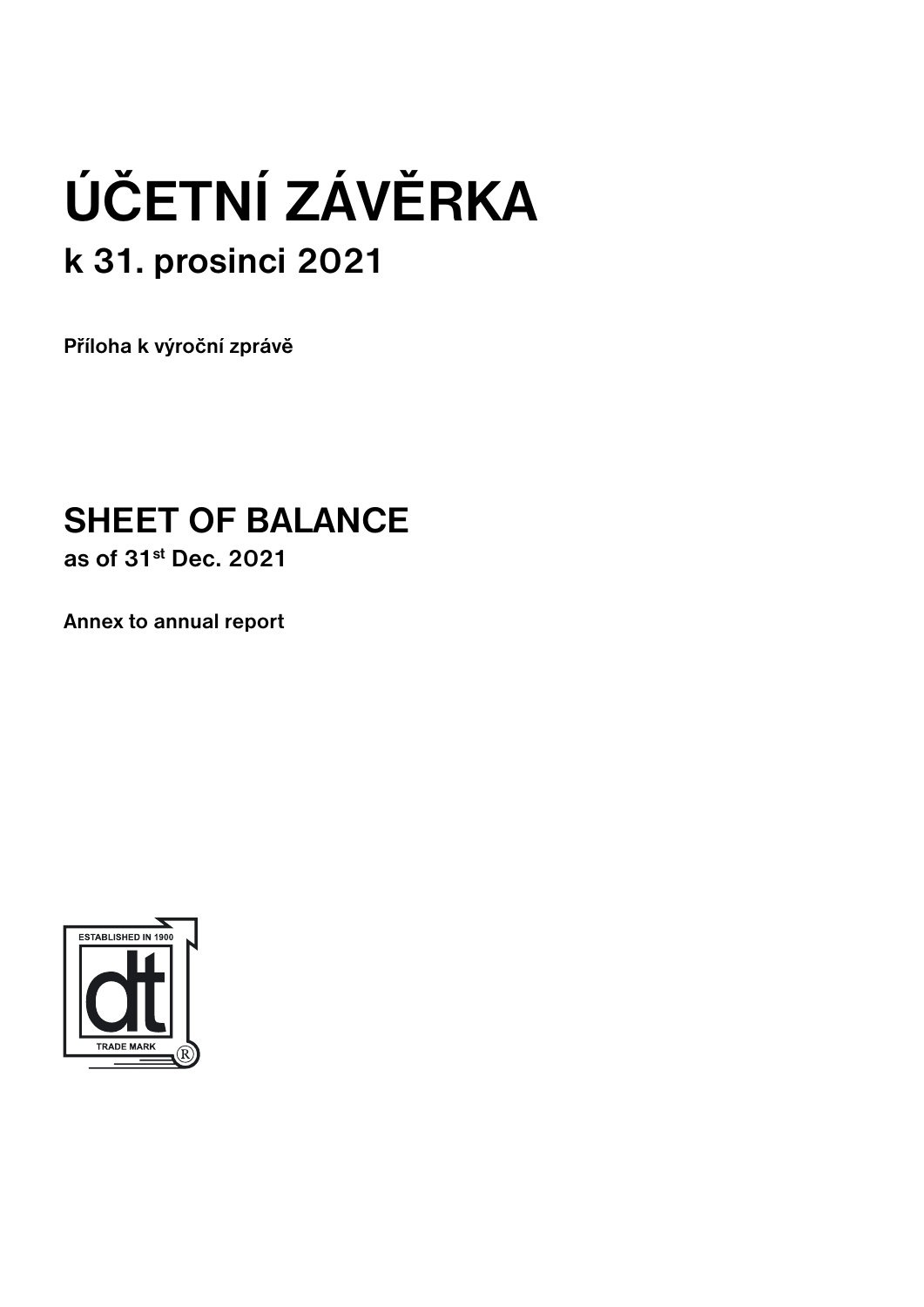# VÝKAZ ZISKŮ A ZTRÁTY PROFIT AND LOSS ACCOUNT

(v celých tis. Kč  $\neq$  in CZK thousand)

|       | Rok / Year   Měsíc / Month | IČO / Organization Ident. No. |
|-------|----------------------------|-------------------------------|
| -2021 |                            | 4 6 9 6 2 7 7 8               |

Obchodní firma účetní jednotky Accounting unit trade name: DT – Výhybkárna a strojírna, a.s.

Sídlo nebo místo bydliště účetní jednotky Registered address:

# Dolní 100 796 01 Prostějov

| <b>Označení</b><br><b>Designation</b> | <b>Text</b><br><b>Text</b>                                                     |           | Skutečnost v účetním období<br><b>Actual results in accounting</b><br>period |  |
|---------------------------------------|--------------------------------------------------------------------------------|-----------|------------------------------------------------------------------------------|--|
|                                       |                                                                                | 2021      | 2020                                                                         |  |
| Ι.                                    | Tržby z prodeje výrobků a služeb                                               | 1490024   | 1 350 797                                                                    |  |
|                                       | Revenues from products and services sold                                       |           |                                                                              |  |
| Ш.                                    | Tržby za prodej zboží                                                          | 2975      | 6233                                                                         |  |
|                                       | Revenues from the goods sold                                                   |           |                                                                              |  |
| А.                                    | Výkonová spotřeba                                                              | 769 370   | 737 781                                                                      |  |
| В.                                    | Operating expenses<br>Změna stavu zásob vlastní činnosti                       |           |                                                                              |  |
|                                       | Own goods change of stock                                                      | $-16$ 107 | $-26688$                                                                     |  |
| C.                                    | Aktivace                                                                       |           |                                                                              |  |
|                                       | Activation                                                                     | $-18499$  | $-27851$                                                                     |  |
| D.                                    | Osobní náklady                                                                 |           |                                                                              |  |
|                                       | Personal expenses                                                              | 381 722   | 368 477                                                                      |  |
| Ε.                                    | Úpravy hodnot v provozní oblasti                                               | 97 464    | 79858                                                                        |  |
|                                       | Operational sphere values adjustment                                           |           |                                                                              |  |
| E.1.                                  | Úpravy hodnot dlouhodobého majetku                                             | 88 076    | 90 179                                                                       |  |
|                                       | Intangible assets adjustment                                                   |           |                                                                              |  |
| E.2.                                  | Úpravy hodnot zásob                                                            | 9388      | 951                                                                          |  |
| E.3.                                  | Stock values adjustment<br>Úpravy hodnot pohledávek                            |           |                                                                              |  |
|                                       | Receivables values adjustment                                                  | 0         | $-11272$                                                                     |  |
| III.                                  | Ostatní provozní výnosy                                                        |           |                                                                              |  |
|                                       | Other operational revenues                                                     | 34 851    | 18 018                                                                       |  |
| F.                                    | Ostatní provozní náklady                                                       |           |                                                                              |  |
|                                       | Other operational expenses                                                     | 49086     | 130 355                                                                      |  |
| $\star$                               | Provozní výsledek hospodaření                                                  | 264 814   | 113 116                                                                      |  |
|                                       | Revenues from operating activities                                             |           |                                                                              |  |
| $IV. + V.$                            | Výnosy z dlouhodobého finančního majetku                                       | 8         | O                                                                            |  |
|                                       | Revenues from range of finance                                                 |           |                                                                              |  |
| $G. + H$                              | Náklady související s dlouhodobým fin. majetkem                                | 0         | 0                                                                            |  |
| VI.                                   | Expenses in connection with long-termed intangible assets                      |           |                                                                              |  |
|                                       | Výnosové úroky a podobné výnosy<br>Revenues from interest and similar revenues | 251       | 690                                                                          |  |
| I.                                    | Úpravy hodnot a rezervy ve finanční činnosti                                   |           |                                                                              |  |
|                                       | Adjustments of values and reserves in financial activity                       | 0         | 0                                                                            |  |
| J.                                    | Nákladové úroky a podobné náklady                                              |           |                                                                              |  |
|                                       | Expenses interest and similar expenses                                         | 4018      | 5 206                                                                        |  |
| VII.                                  | Ostatní finanční výnosy                                                        | 7564      | 13 215                                                                       |  |
|                                       | Other financial revenues                                                       |           |                                                                              |  |
| К.                                    | Ostatní finanční náklady                                                       | 14 596    | 16760                                                                        |  |
| $\star$                               | Other financial expenses                                                       |           |                                                                              |  |
|                                       | Finanční výsledek hospodaření                                                  | $-10791$  | -8061                                                                        |  |
| $\star \star$                         | Revenues from operating activities<br>Výsl. hospodaření před zdaněním          |           |                                                                              |  |
|                                       | Economic income prior tax                                                      | 254 023   | 105 055                                                                      |  |
| L.                                    | Daň z příjmů                                                                   |           |                                                                              |  |
|                                       | Income tax                                                                     | 47 292    | 42 210                                                                       |  |
| M.                                    | Převod podílu na výsledku hospodaření společníkům                              |           |                                                                              |  |
|                                       | Transfer of yield part from Profit / Loss to the Partners                      | 0         | 0                                                                            |  |
| $***$                                 | Hosp. výsledek za účetní období                                                | 206 731   | 62 845                                                                       |  |
|                                       | Profit /Loss for accounting period                                             |           |                                                                              |  |
| $\star$                               | Čistý obrat za účetní období                                                   | 1 535 673 | 1 388 953                                                                    |  |
|                                       | Net Profit/Loss for accounting period                                          |           |                                                                              |  |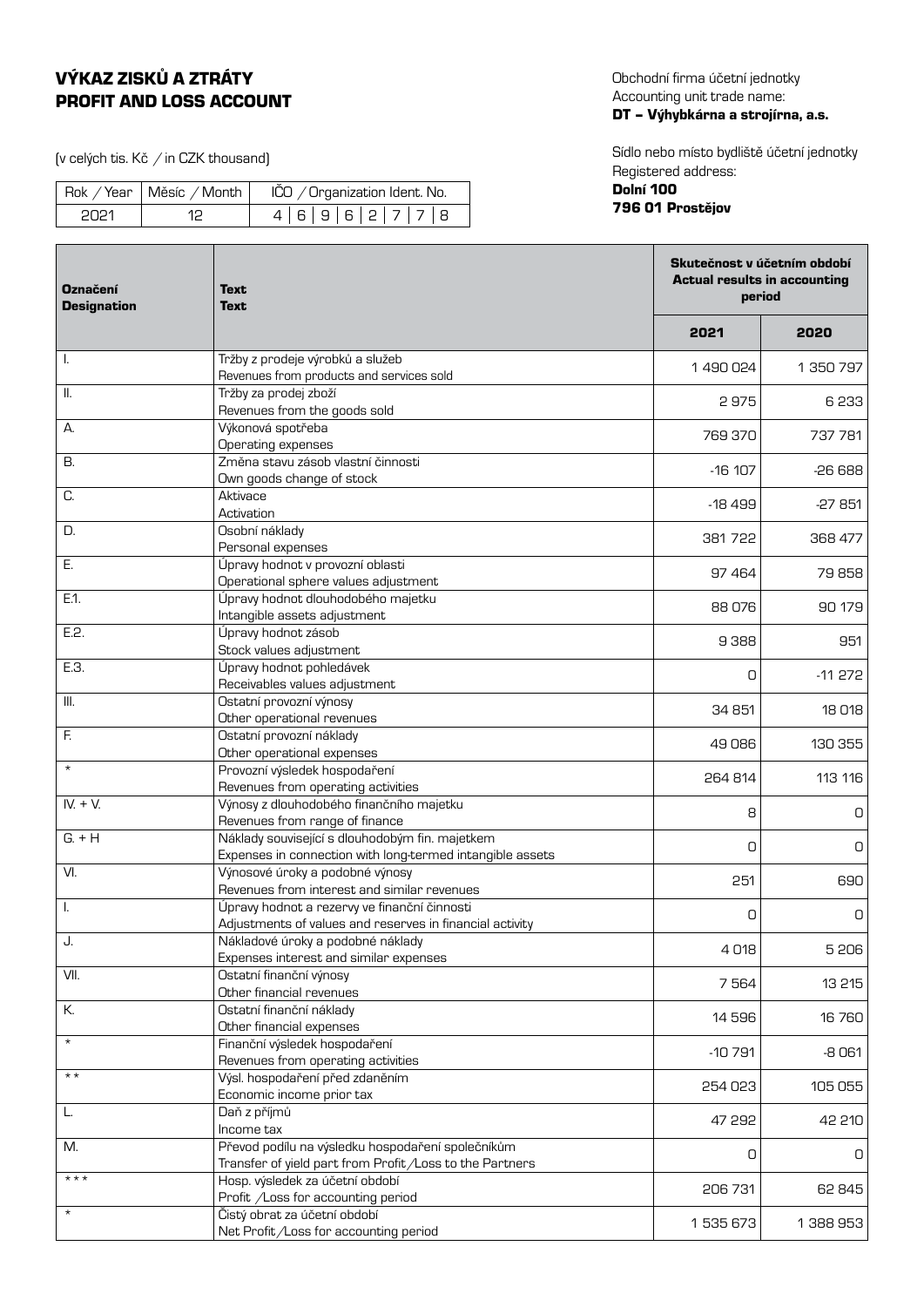# ROZVAHA BALANCE SHEET

(v celých tis. Kč  $/$  in CZK thousand)

|       | Rok / Year   Měsíc / Month | IČO / Organization Ident. No. |
|-------|----------------------------|-------------------------------|
| -2021 |                            | 4 6 9 6 2 7 7 8               |

Obchodní firma účetní jednotky Accounting unit trade name: DT – Výhybkárna a strojírna, a.s.

Sídlo nebo místo bydliště účetní jednotky Registered address:

# Dolní 100 796 01 Prostějov

| <b>Označení</b><br><b>Designation</b> | Aktiva<br>Assets                                                                                     |           | Skutečnost v účetním období<br><b>Actual results in accounting</b><br>period |  |
|---------------------------------------|------------------------------------------------------------------------------------------------------|-----------|------------------------------------------------------------------------------|--|
|                                       |                                                                                                      | 2021      | 2020                                                                         |  |
|                                       | <b>AKTIVA CELKEM / TOTAL ASSETS</b>                                                                  | 1903096   | 1 784 192                                                                    |  |
| А                                     | Pohledávky za upsaný vlastní kapitál / Receivables for capital subscription                          | 0         | n.                                                                           |  |
| B                                     | Stálá aktiva / Fixed assets                                                                          | 734 088   | 726 887                                                                      |  |
| <b>B.I.</b>                           | Dlouhodobý nehmotný majetek / Intangible fixed assets                                                | 14765     | 14 152                                                                       |  |
| B.II.                                 | Dlouhodobý hmotný majetek / Tangible fixed assets                                                    | 676 496   | 667 600                                                                      |  |
| B.III.                                | Dlouhodobý finanční majetek / Financial investments                                                  | 42827     | 45 135                                                                       |  |
| <b>B.III.1.</b>                       | Z toho: podíly v ovládaných a řízených osobách<br>Ownership in enterprise with controlling influence | 41 425    | 43 733                                                                       |  |
| C                                     | Oběžná aktiva / Current assets                                                                       | 1086 154  | 950 234                                                                      |  |
| C.I.                                  | Zásoby / Inventory                                                                                   | 492 551   | 453 421                                                                      |  |
| C.II.                                 | Pohledávky / Receivables                                                                             | 189 351   | 193 109                                                                      |  |
| C.II.1.                               | Dlouhodobé pohledávky / Long-term receivables                                                        | 5 168     | 6 6 8 6                                                                      |  |
| C.II.2.                               | Krátkodobé pohledávky / Short-term receivables                                                       | 184 183   | 186 423                                                                      |  |
| C.III.                                | Krátkodobý finanční majetek / Short-term assets                                                      | O         | 0                                                                            |  |
| C.IV.                                 | Peněžní prostředky / Short-term financial accounts                                                   | 404 252   | 303 704                                                                      |  |
| D.                                    | Časové rozlišení / Accruals                                                                          | 82 854    | 107 071                                                                      |  |
| <b>Označení</b><br><b>Designation</b> | <b>Pasiva</b><br><b>Liabilities</b>                                                                  |           | Skutečnost v účetním období<br><b>Actual results in accounting</b><br>period |  |
|                                       |                                                                                                      | 2021      | 2020                                                                         |  |
|                                       | <b>PASIVA CELKEM / TOTAL LIABILITIES</b>                                                             | 1903096   | 1784 192                                                                     |  |
| A                                     | Vlastní kapitál / Equity                                                                             | 1 285 611 | 1 121 506                                                                    |  |
| A.I.                                  | Základní kapitál / Registered capital                                                                | 600 000   | 600 000                                                                      |  |
|                                       | z toho: základní kapitál zapsaný v OR / Basic equity registered in Trade register                    | 600 000   | 600 000                                                                      |  |
| A.I.                                  | Ážio a kapitálové fondy / Agio and Capital funds                                                     | 13032     | 15340                                                                        |  |
| A.III.                                | Fondy ze zisku / Profit funds                                                                        | 86 940    | 82 415                                                                       |  |
| A.IV.                                 | Výsledek hospodaření minulých let / Retained earnings                                                | 378908    | 360 906                                                                      |  |
| A.V.                                  | Výsledek hopodaření běžného účetního období / Profit and loss of current accounting period           | 206 731   | 62 845                                                                       |  |
| A.VI.                                 | Rozhodnutí o zálohové výplatě podílů na zisku / Decision on the advance payment of profit share      | 0         | 0                                                                            |  |
| $B.+C.$                               | Cizí zdroje / Liabilities                                                                            | 617 485   | 662 686                                                                      |  |
| В.                                    | Rezervy / Reserves                                                                                   | 350871    | 351 225                                                                      |  |
| C.                                    | Závazky / Liabilities                                                                                | 266 614   | 311 461                                                                      |  |
| C.I.                                  | Dlouhodobé závazky / Long-term payables                                                              | О         | 0                                                                            |  |
| C.II.                                 | Krátkodobé závazky / Short-term payables                                                             | 266 614   | 311 461                                                                      |  |

| Sestaveno dne:<br>19, 4, 2022<br>Date:                                                       |                                                                                                                                                                                     | Podpisový záznam statutárního orgánu                                                                                             |  |
|----------------------------------------------------------------------------------------------|-------------------------------------------------------------------------------------------------------------------------------------------------------------------------------------|----------------------------------------------------------------------------------------------------------------------------------|--|
| Právní forma účetní jednotky:<br>Accounting unit legal form:<br>a. s.<br>joint stock company | Předmět podnikání:<br>Vývoj, výroba a montáž vyhrazených kolejových zařízení v dopravě.<br>Objects of business:<br>Development, production and assembly of given railway equipment. | Statutory body signature:<br>Ing. Roman Šlézar<br>předseda představenstva<br>Chairman of Board of Directors<br>Ing. Marek Smolka |  |
|                                                                                              |                                                                                                                                                                                     | místopředseda představenstva<br>Vice-Chairman of Board of Directors                                                              |  |

D. Časové rozlišení / Accruals **D. Vermet Constantine Constantine Constantine Constantine Constantine Constantine Constantine Constantine Constantine Constantine Constantine Constantine Constantine Constantine Constantine**